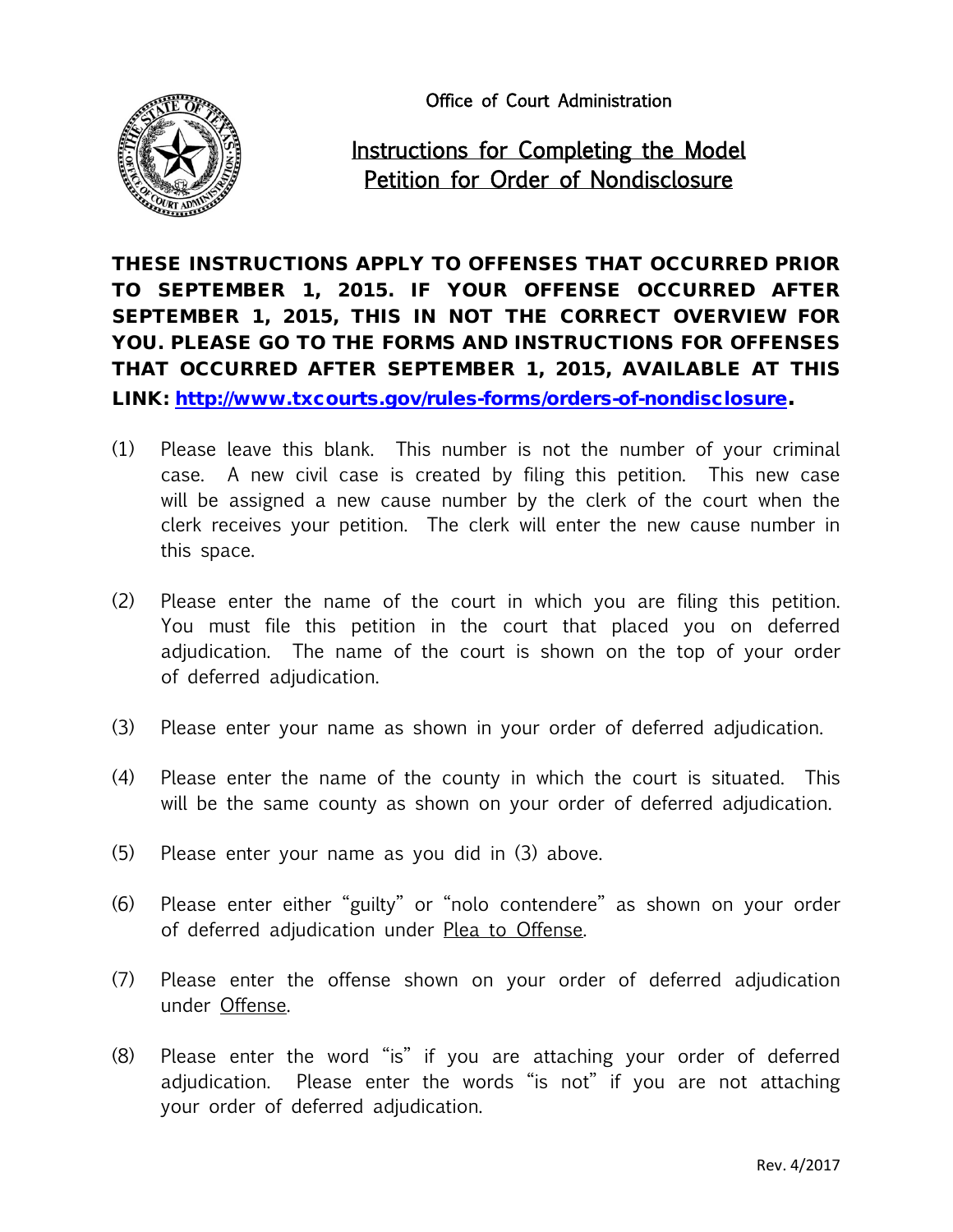- (9) Please enter the date shown under Date Order Entered on your order of deferred adjudication.
- (10) Please enter a date here that is calculated by starting with the date in (9) above. Add the Period of Supervision as shown on your order of deferred adjudication to the date shown in (9). Then subtract one day. This is the date to enter.

For example, if your starting date (shown in (9) above) is January 1, 2010 and the period of supervision is 3 years, then add 3 years to the January 1, 2010 date. This gives you a date of January 1, 2013. Subtract one day. This gives you a date of December 31, 2012. This would be the date to enter.

- (11) Please enter the word "is" if you are attaching your order of dismissal and discharge. Please enter the words "is not" if you are not attaching your order of dismissal and discharge.
- (12) Please enter the date shown on your order of dismissal and discharge.
- (13) Please enter the Statute for Offense as shown on your order of deferred adjudication.
- (14) Please enter the word "not" unless the statute you listed in (13) is Section 19.02, 19.03, 20.04, 22.04, 22.041, 25.07 or 42.072 of the Texas Penal Code. If the statute you listed in (13) is one of the foregoing statutes, you are not entitled to file a petition for order of nondisclosure.
- (15) Please enter the word "not" unless the offense for which you were placed on deferred adjudication required you to register as a sex offender. Your order of deferred adjudication will show whether sex offender registration requirements do or do not apply to you. If sex offender registration requirements apply to you, then you are not entitled to file a petition for an order of nondisclosure.
- (16) Please enter the word "not" unless the offense for which you were placed on deferred adjudication involved family violence. You can tell whether the offense involved family violence by looking at your order of deferred adjudication. If the offense involved family violence, there will be a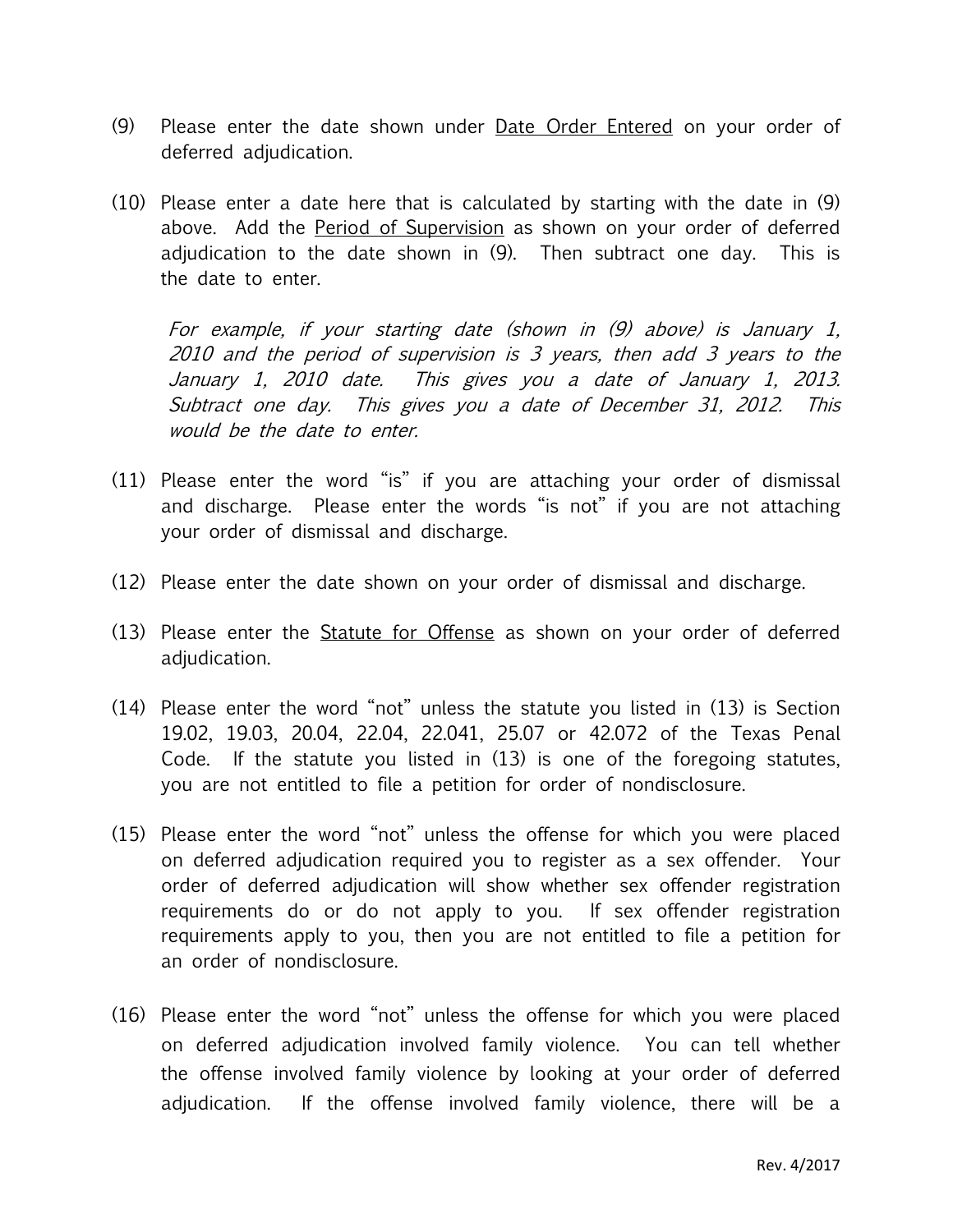special order on your order of deferred adjudication saying so. This special order would be set out just above the judge's signature. If the offense involved family violence, then you are not entitled to file a petition for an order of nondisclosure.

- (17) Please enter the word "never" unless you have previously been convicted of (or placed on deferred adjudication for) an offense:
	- (a) under Section 19.02, 19.03, 20.04, 22.04, 22.041, 25.07 or 42.072 of the Texas Penal Code;
	- (b) requiring registration as a sex offender; or
	- (c) involving family violence.
- (18) Please look at the section of your order of deferred adjudication entitled Degree of Offense. If the degree of offense is listed as a felony, then enter the word "felony." If the degree of offense is listed as a misdemeanor, then look at the statute you listed in (13) above. Is the listed statute is found in Chapter 20, 21, 22, 25, 42, or 46 of the Penal Code? If so, then enter "misdemeanor under Chapter 20, 21, 22, 25, 42, or 46, Penal Code." If not, then enter "misdemeanor other than a misdemeanor under Chapter 20, 21, 22, 25, 42, or 46, Penal Code."

Please note: The number of a statute consists of a chapter reference and a section reference. So a statute such as Penal Code, Section 20.03 refers to Chapter 20 and Section 3 within that chapter. If this were the statute you listed in (13) above, then this would be a misdemeanor under Chapter 20 of the Penal Code. Please be aware that not all violations of the law are found in the Penal Code. Some violations are found in other codes such as the Agriculture Code or the Transportation Code.

(19) If your response in (18) is "felony," then please enter "the fifth anniversary of the." If your response is "misdemeanor under Chapter 20, 21, 22, 25, 42, or 46, Penal Code," then enter "the second anniversary of the." If your response is "misdemeanor other than a misdemeanor under Chapter 20, 21, 22, 25, 42, or 46, Penal Code," then enter the word "the."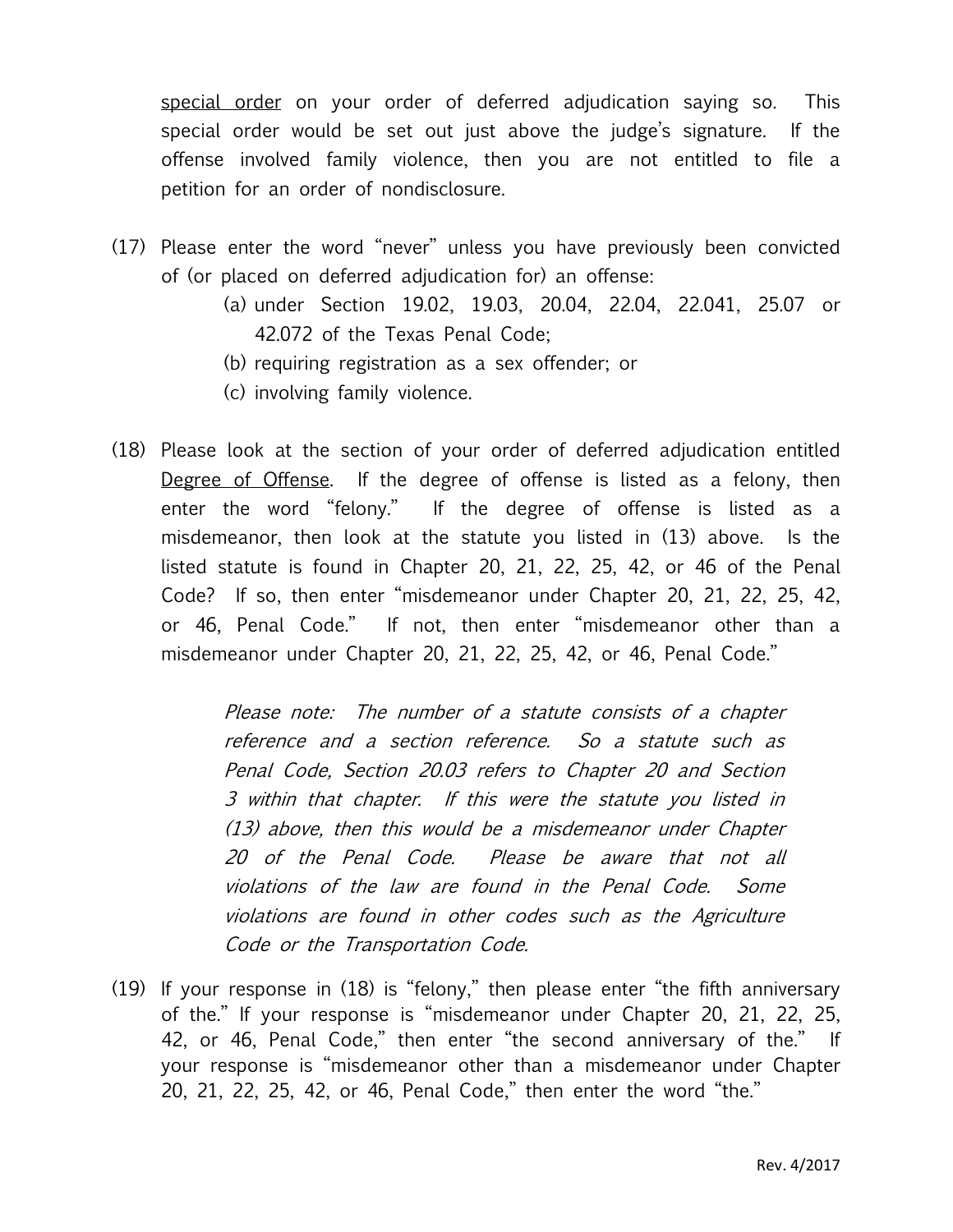(20) Please enter the date calculated by adding your entry in (19) to the date of your order of dismissal and discharge.

> For example, assume you entered "the second anniversary of" in (19) and the date of your order of dismissal and discharge is March 1, 2008. You would then enter March 1, 2010. As a further example, suppose you entered "the" in (19) and the date of your order of dismissal and discharge is March 1, 2008. You would then enter March 1, 2008.

- (21) Please enter the same date you entered in (9) above.
- (22) Please enter the same date you entered in (20) above.
- (23) There is a filing fee associated with filing a petition for order of nondisclosure. The filing fee is the amount of the court's regular civil filing fee plus an additional \$28.00. Typically, the total filing fee is about \$280.00. But the amount varies from county to county. You may contact the clerk of the court in which you are filing this petition to learn the amount of the total filing fee.

As a general rule, you must pay the filing fee in order to file this petition. However, you may be eligible to file a Statement of Inability to Afford Payment of Court Costs in lieu of paying the filing fees. The Statement of Inability to Afford Payment of Court Costs is described in Rule 145 of the Texas Rules of Civil Procedure. You may view Rule 145 online at [http://www.txcourts.gov/media/1435952/trcp-all](http://www.txcourts.gov/media/1435952/trcp-all-updated-with-amendments-effective-912016.pdf)[updated-with-amendments-effective-912016.pdf.](http://www.txcourts.gov/media/1435952/trcp-all-updated-with-amendments-effective-912016.pdf) You can click here for the Statement of Inability to Afford Payment of Court Costs: [http://www.txcourts.gov/media/1435953/statement-final](http://www.txcourts.gov/media/1435953/statement-final-version.pdf)[version.pdf.](http://www.txcourts.gov/media/1435953/statement-final-version.pdf)

Please enter "the required filing fee" if you will be paying the filing fee. If you are instead filing an affidavit of indigency, please enter "an affidavit of indigency in lieu of paying filing fees."

(24) Please sign above the line. If you are filing this Petition electronically, you may enter "/s/" followed by your typewritten name.